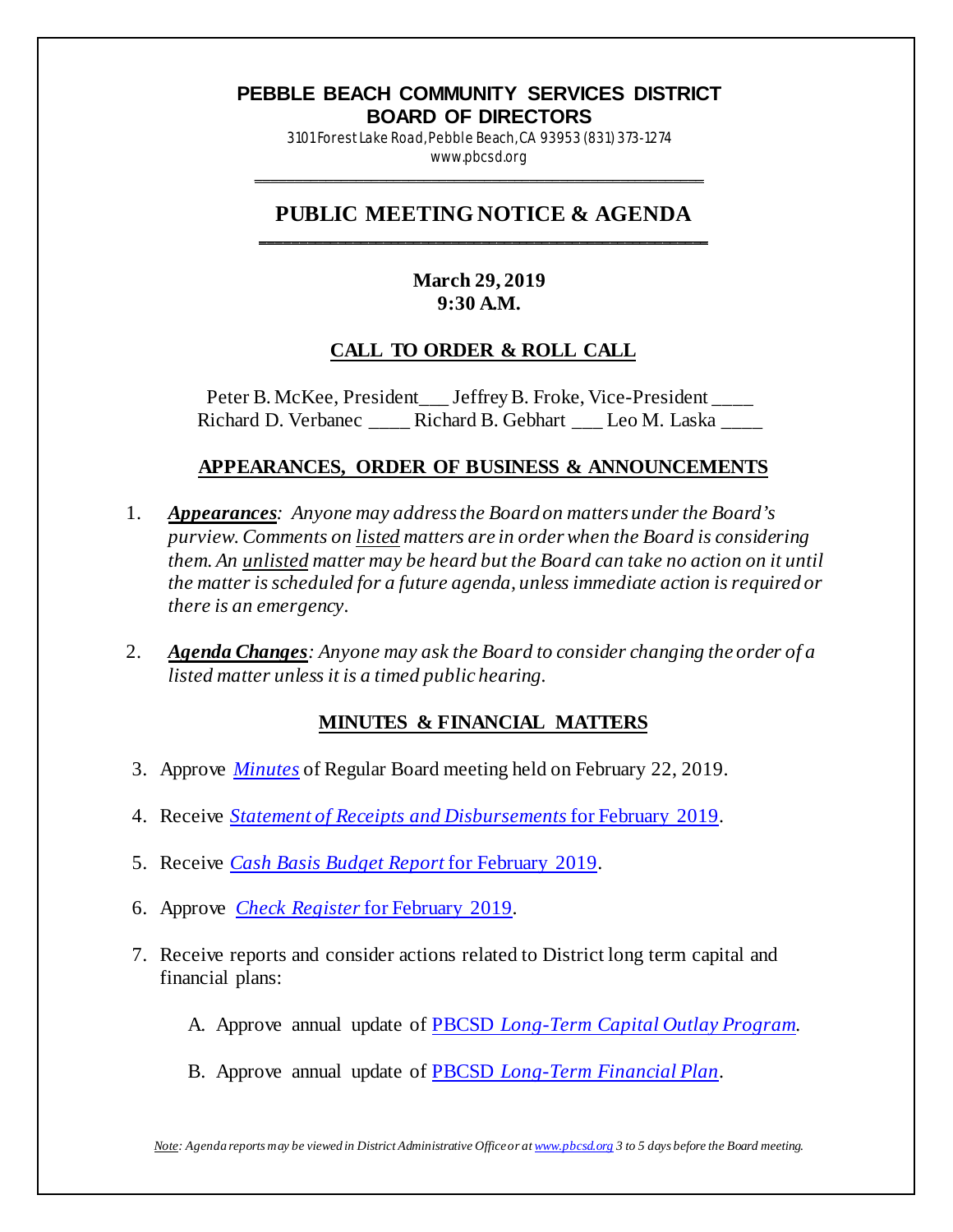# **FIRE DEPARTMENT**

- 8. Receive [Fire Chief's monthly report of Fire Department](http://pbcsd.org/wp-content/uploads/pbcsd/meetings/board/2019/2019-03-29/08_Fire_Chiefs_Monthly_Report_for_Fire_Department_Feb._15_to_March_14.pdf) operations, training and fire prevention.
- 9. Approve update o[f Fire Defense Plan](http://pbcsd.org/wp-content/uploads/pbcsd/meetings/board/2019/2019-03-29/09_Update_of_PBCSD_Fire_Defense_Plan.pdf) and review summary of Pebble Beach fuel reduction projects.
- 10. Adopt *[Resolution No. 19-04](http://pbcsd.org/wp-content/uploads/pbcsd/meetings/board/2019/2019-03-29/10_Resolution_19-04_Chief_Mancini_Transfer_Commendation.pdf)*, citing meritorious services and expressing appreciation to Fire Prevention Chief, Mark Mancini, upon his transfer from San Benito Monterey CalFire Unit.

# **MAINTENANCE, ENGINEERING & CONSTRUCTION**

- 11. Receive monthly utilities [operations and maintenance report](http://pbcsd.org/wp-content/uploads/pbcsd/meetings/board/2019/2019-03-29/11_Operations__Maintenance_Board_Report_for_March_2019.pdf) for wastewater collection, treatment and disposal and recycled water distribution systems.
- 12. Receive status report regarding active [PBCSD capital improvement projects.](http://pbcsd.org/wp-content/uploads/pbcsd/meetings/board/2019/2019-03-29/12_Capital_Improvement_Project_Report_for_March_2019.pdf)
- 13. Adopt *[Resolution No. 19-05](http://pbcsd.org/wp-content/uploads/pbcsd/meetings/board/2019/2019-03-29/13_Resolution_19-05_Awarding_Construction_Contract_for_2019_Sewer_Capital_Improvement_Project.pdf)* awarding construction contract for 2019 Sewer Improvement Project.
- 14. Receive Carmel Area Wastewater District reports and information concerning matters of mutual interest to PBCSD and CAWD:
	- A. Report from Deputy General Manager and Principal Engineer on February 28, 2019 [CAWD Board meeting.](http://pbcsd.org/wp-content/uploads/pbcsd/meetings/board/2019/2019-03-29/14A_CAWD_Agenda_and_Reports_for_Feb._28_2019.pdf)
	- B. Report from Director Gebhart on March 28, [2019 CAWD Board meeting](http://pbcsd.org/wp-content/uploads/pbcsd/meetings/board/2019/2019-03-29/14B_CAWD_Agenda__Board_Reports_for_March_28_2019.pdf)
	- C. Assign Director Laska to attend CAWD Board of Directors meeting scheduled for Thursday, April 25, 2019 at 3945 Rio Rd., Carmel.

# **SOLID WASTE MANAGEMENT**

15. Receive [report regarding Monterey Regional Waste Management District](http://pbcsd.org/wp-content/uploads/pbcsd/meetings/board/2019/2019-03-29/15_MRWMD_Board_Meeting_Agenda__GM_Report.pdf)  [\(MRWMD\) Board meeting held on March](http://pbcsd.org/wp-content/uploads/pbcsd/meetings/board/2019/2019-03-29/15_MRWMD_Board_Meeting_Agenda__GM_Report.pdf) 22, 2019.

# **LAW ENFORCEMENT**

16. Receive [report summarizing Pebble Beach crime statistics over the past ten years.](http://pbcsd.org/wp-content/uploads/pbcsd/meetings/board/2019/2019-03-29/16_Annual_Review_of_Pebble_Beach_Crime_Statistics.pdf)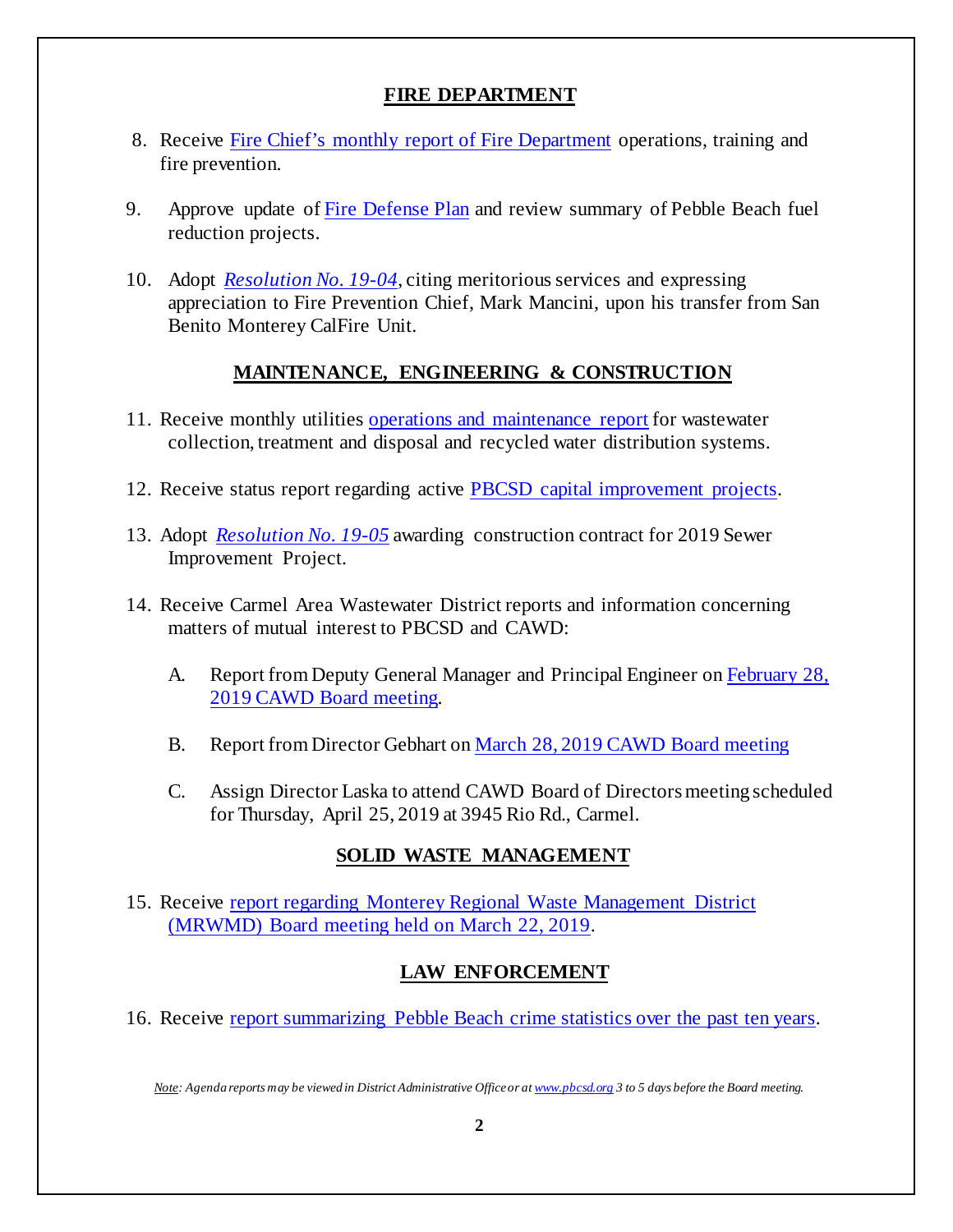17. Receive [report for Del Monte Forest Property Owners Roads and Traffic](http://pbcsd.org/wp-content/uploads/pbcsd/meetings/board/2019/2019-03-29/17_DMFPO_Roads__Traffic_Committee_Meeting_on_Feb._28_2019.pdf)  [Committee meeting on February 28, 2019.](http://pbcsd.org/wp-content/uploads/pbcsd/meetings/board/2019/2019-03-29/17_DMFPO_Roads__Traffic_Committee_Meeting_on_Feb._28_2019.pdf)

### **GENERAL GOVERNMENT**

18. Approve [job descriptions for District Engineer, Maintenance Worker I/II](http://pbcsd.org/wp-content/uploads/pbcsd/meetings/board/2019/2019-03-29/18_Maintenance_Engineer_Job_Descriptions.pdf) and [Maintenance Mechanic I/II.](http://pbcsd.org/wp-content/uploads/pbcsd/meetings/board/2019/2019-03-29/18_Maintenance_Engineer_Job_Descriptions.pdf)

#### **MISCELLANEOUS INFORMATION AND COMMUNICATIONS**

- 19. *This time is reserved for receiving miscellaneous written and oral communications. The Board will take no action on any matter not listed on the agenda except to instruct staff to review the matter and/or include it in a future Board meeting agenda, if desired.*
	- A. General Manager Report.
	- B. Questions from Directors or staff seeking clarification of matters within purview of the District.
	- C. Reports or announcements from Board President, Directors or staff concerning their activities and/or meetings or conferences attended.
		- The next meeting of the Board of Directors of the **Carmel Area Wastewater District** will be held on **Thursday, April 25, 2019 at 9:00 a.m.** (*Director Laska representing PBCSD Board of Directors).*
		- The next regular meeting of the Board of Directors of the **Monterey Regional Waste Management District**will be held on **Friday, April 19, 2019 at 9:30 a.m.** (*Director Laska representing PBCSD).*
		- The next regular meeting of the **Reclamation Management Committee** will be held on **Wednesday, May 8, 2019 at 9:30 a.m.** *(Directors Verbanec and McKee representing PBCSD).*
		- The next meeting of the **Special Districts Association of Monterey County** will be held on **Tuesday, April 16, 2019 at 6:00 p.m.** (*Directors Verbanec and Froke to attend on behalf of PBCSD*).
		- The next meeting of the **Del Monte Forest Property Owners Roads and Traffic Committee** will be held on **Thursday, May 23, 2019 at 4:00 p.m.** *(Director Froke representing PBCSD).*